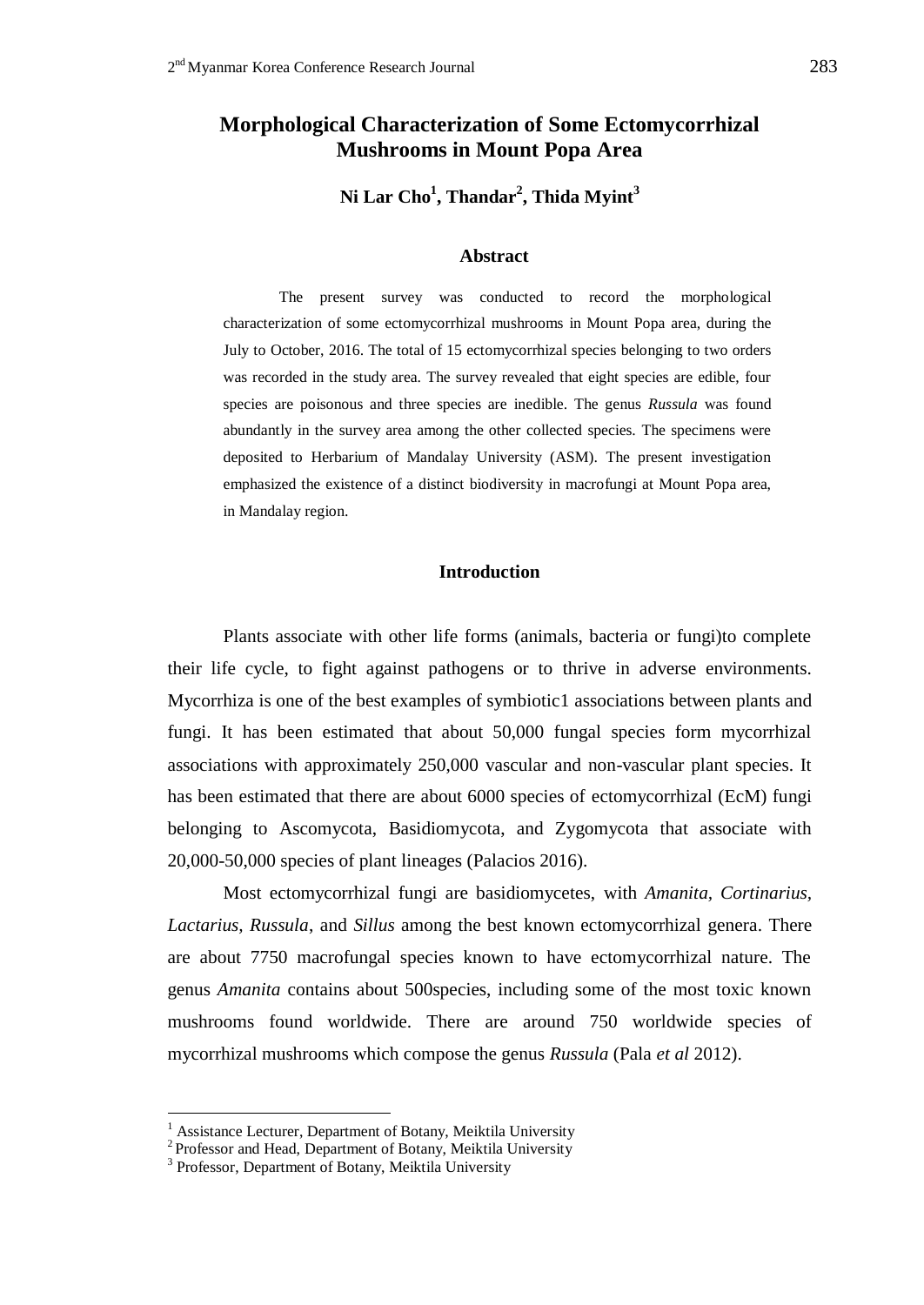The present research investigation was described the brief morphological description, macro and microscopic details, and edibility of the 15 species of ectomycorrhizal belonging to genus *Amanita*, *Lactarius* and *Russula* collected from Mount Popa area.

Mount Popa is the only prominent volcano in Myanmar. Even though it is in the dry zone area, it is almost evergreen, due to elevation of 4981 feet above sea level and its fertile soil condition (Yin YinKyi 1997).

Ectomycorrhizal are considered as an integral component of the biology and ecology of soil that has a significant impact on the growth and absorption of nutrients and protection against disease (Reshi 2015).

The purpose of the present survey was to identify the ectomycorrhizal mushrooms up to genus and species level, to record the diversity of mushrooms and to conserve the mushrooms diversity.

## **Materials and Methods**

The ectomycorrhizal mushrooms were collected from Mount Popa area during July to October, 2016. The location map of study area was shown in Figure1.

The classification and identification of collected specimens were done by comparing the literature of Thomas(1948), Alexopoulous (1962), Krieger (1967), Pacioni (1981),Keizer (1998),Phillips (2006) and Weber(2007).The spore prints were taken according to the Krieger (1967). The fungal specimens were also preserved in Formalin, Acetic acid, Alcohol (FAA) by the ratio of 5:5: 90.

Finally, the herbarium specimens were deposited at the herbarium room of Mandalay University.



Figure 1. Location Map of study area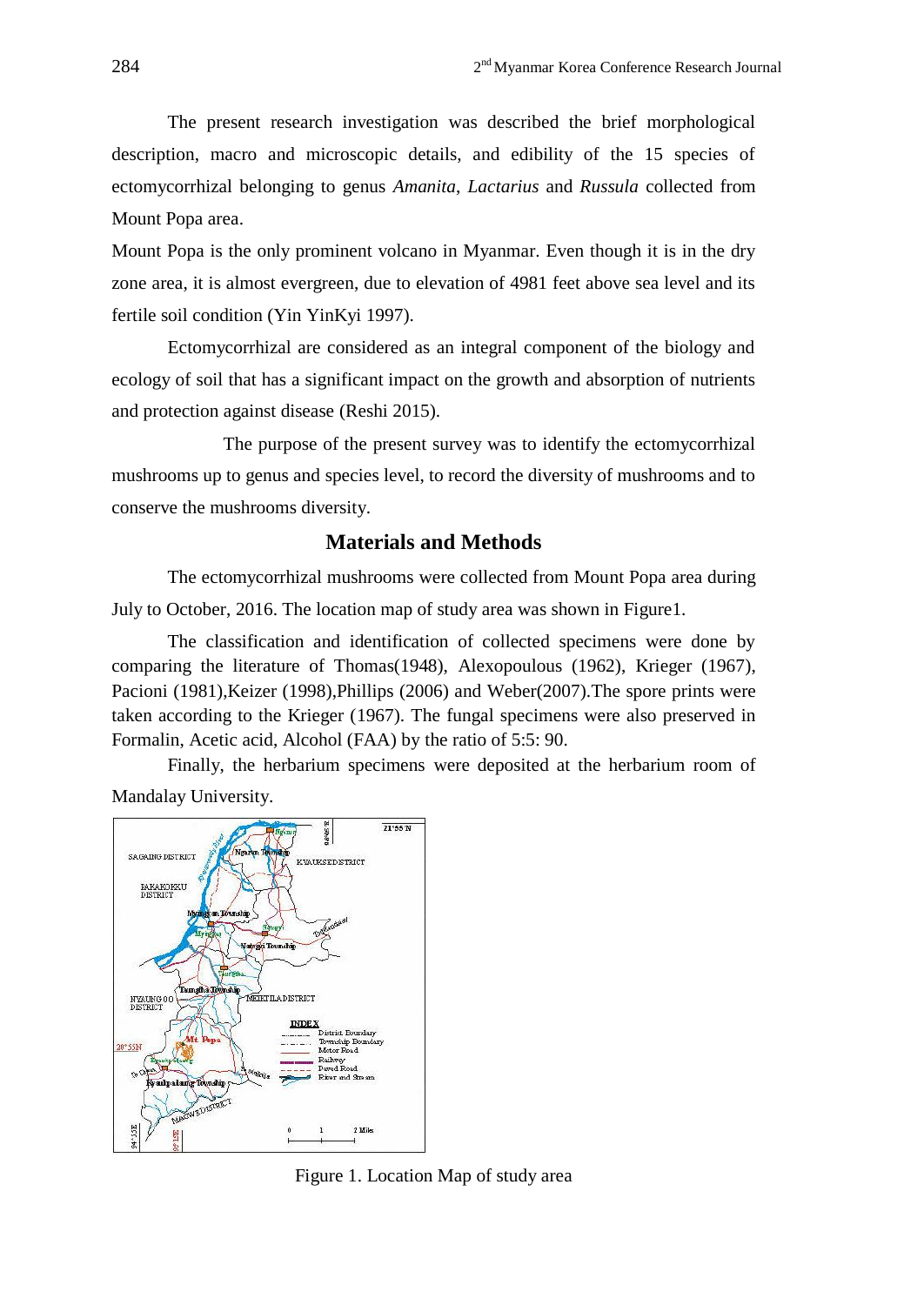## **Results**

The total of 15 ectomycorrhizal mushrooms species belonging to genus *Amanita, Lactarius* and *Russula*were collected and identified in the MountPopa area. According to the morphological and spores characters, these specimens were classified and identified. The list of collected species was shown in Table 1 and morphological characters shown in Table 2.

Table1. List of ectomycorrhizalmushrooms (EcM) found in Mount Popa area

| Orders     | Family      | $N0$ .           | Scientific Name               | <b>Status of Edibility</b> |  |
|------------|-------------|------------------|-------------------------------|----------------------------|--|
|            |             |                  |                               |                            |  |
| Agaricales | Amanitaceae | 1.               | Amanita caesarea(Scop.)Pers   | edible                     |  |
|            |             | 2.               | Amanita<br>constricta         | poisonous                  |  |
|            |             |                  | Thiers&Ammirati               |                            |  |
|            |             | 3.               | Amanitagemmata(Fr.) Bertill   | poisonous                  |  |
|            |             | $\overline{4}$ . | Amanita velosa(Peck)Lloyd     | poisonous                  |  |
| Russulales | Russulaceae | 5.               | Lactariusresimus(Fr.)Fr       | inedible                   |  |
|            |             | 6.               | RussulabetularumHora          | edible                     |  |
|            |             | 7.               | Russulacyanoxantha            | inedible                   |  |
|            |             |                  | (Schaeff.)Fr.                 |                            |  |
|            |             | 8.               | RussuladelicaFr.              | edible                     |  |
|            |             | 9.               | Russulaemetica(Schaeff.)Pers  | edible                     |  |
|            |             | 10.              | Russulaflavida Frost          | inedible                   |  |
|            |             | 11.              | Russulafoestens Pres.         | poisonous                  |  |
|            |             | 12.              | <b>RussulamariaePeck</b>      | edible                     |  |
|            |             | 13.              | <i>Russulapeckii</i> Singer   | edible                     |  |
|            |             | 14.              | RussularoseipesSecr.          | edible                     |  |
|            |             | 15.              | Russulavirescens(Schaeff.)Fr. | edible                     |  |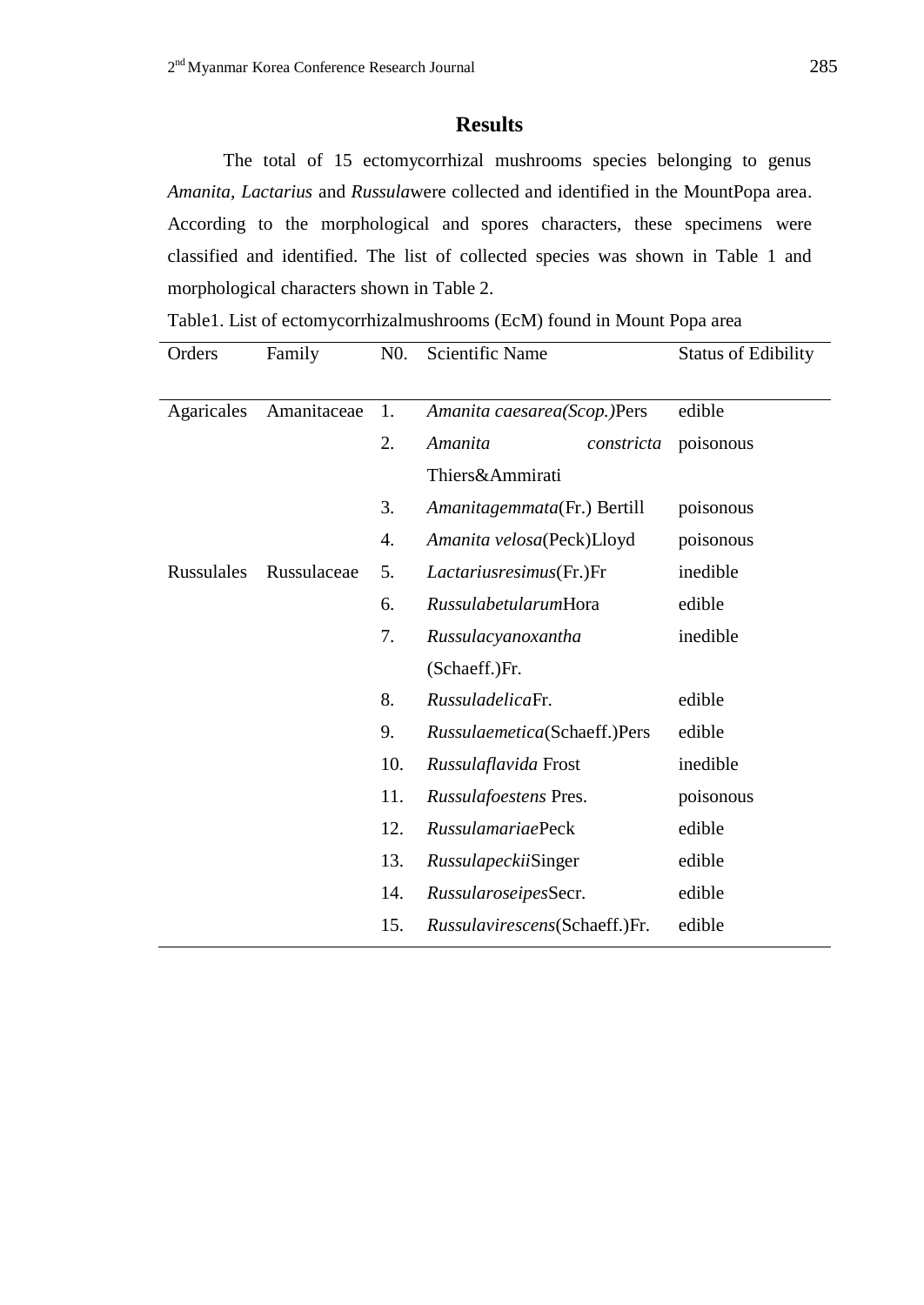| N <sub>o</sub>   | <b>Scientific Name</b>                   | Pileus<br>color | Ring | Volva | Spore<br>shape | Spore<br>texture  | Status of<br>edibility |
|------------------|------------------------------------------|-----------------|------|-------|----------------|-------------------|------------------------|
| $\mathbf{1}$     | Amanita<br>caesarea(Scop.)Pers           | orange          | $+$  | $+$   | $+$            | $+$               | edible                 |
| 2.               | Amanita<br>constricta<br>Thiers&Ammirati | gray            |      | $+$   |                | $+$               | poisonous              |
| 3.               | Amanita gemmate<br>(Fr.) Bertill         | yellow          | $+$  | $+$   | $+$            | $\qquad \qquad +$ | poisonous              |
| $\overline{4}$ . | Amanitavelosa(Peck)L<br>loyd             | white           |      | $+$   | $+$            | $+$               | poisonous              |
| 5.               | Lactariusresimus(Fr.)<br>Fr              | white           |      |       |                |                   | inedible               |
| 6.               | RussulabetularumHor<br>a                 | pink            |      |       |                |                   | edible                 |
| 7.               | Russulacyanoxantha<br>(Schaeff.) Fr.     | purple          |      |       |                |                   | inedible               |
| 8.               | RussuladelicaFr.                         | white           |      |       |                |                   | edible                 |
| 9                | Russulaemetica(Schae<br>ff.)Pers         | rosy            |      |       |                |                   | edible                 |
| 10               | Russulaflavida Frost                     | yellow          |      |       |                |                   | inedible               |
| 11.              | Russulafoestens Pres.                    | brown           |      |       |                |                   | poisonous              |
| 12.              | <b>RussulamariaePeck</b>                 | purple          |      |       |                |                   | edible                 |
| 13.              | RussulapeckiiSinger                      | rosy pink       |      |       |                |                   | edible                 |
| 14.              | RussularoseipesSecr.                     | dark pink       |      |       |                |                   | edible                 |
| 15.              | Russulavirescens(Scha<br>eff.)Fr.        | green           |      |       |                |                   | edible                 |

Table 2: Morphological characterization of collected mushrooms

(+) for present, ellipsoid and smooth; (-) for absent, globular andechinulate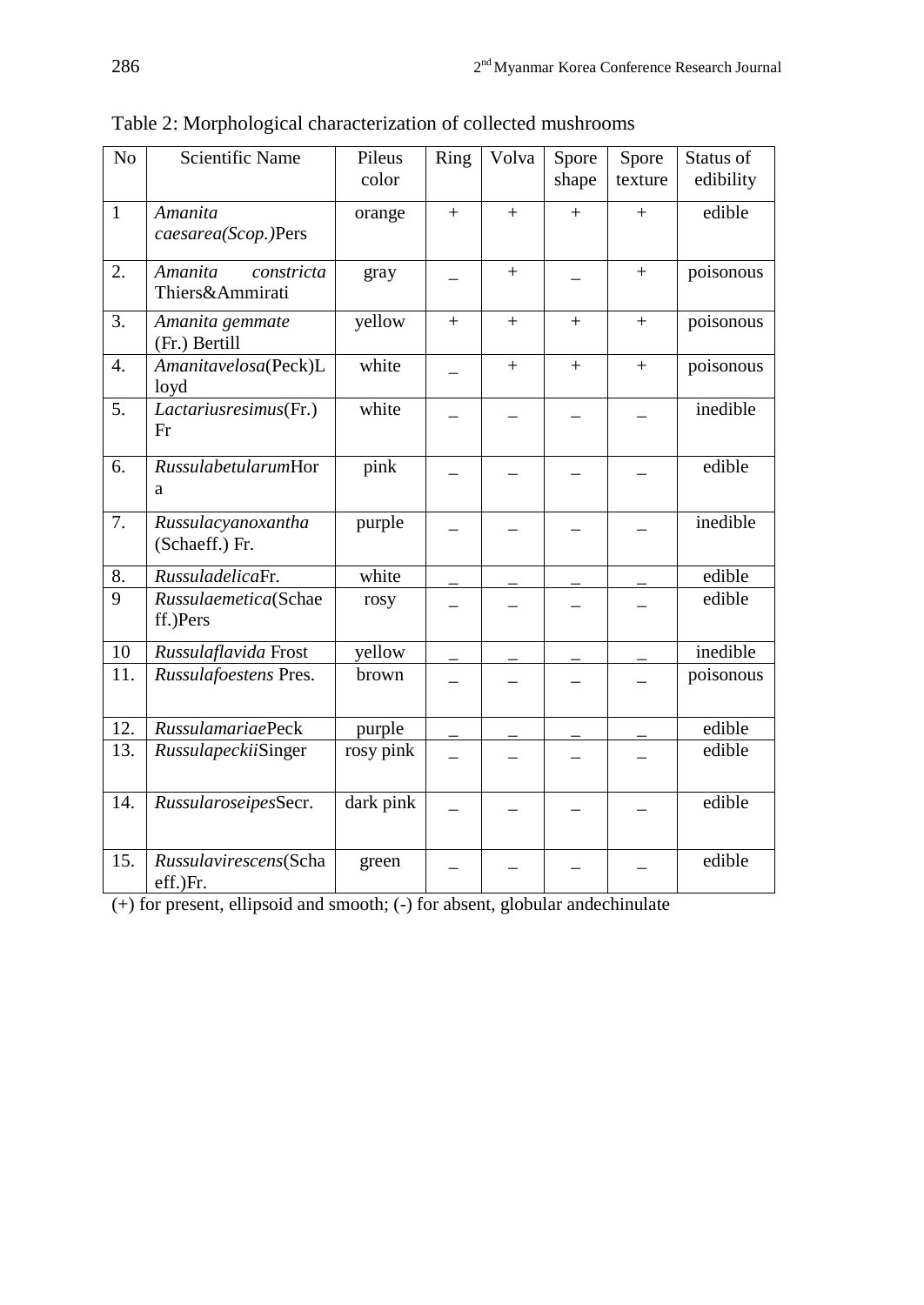

 $\parallel$ A

Fig.3 *Amanitagemmata*(Fr.)Bertill



Fig.4*Amanitavelosa* (Peck) Lloyd A. Natural habit of mushrooms B. spores

![](_page_4_Picture_6.jpeg)

![](_page_4_Picture_7.jpeg)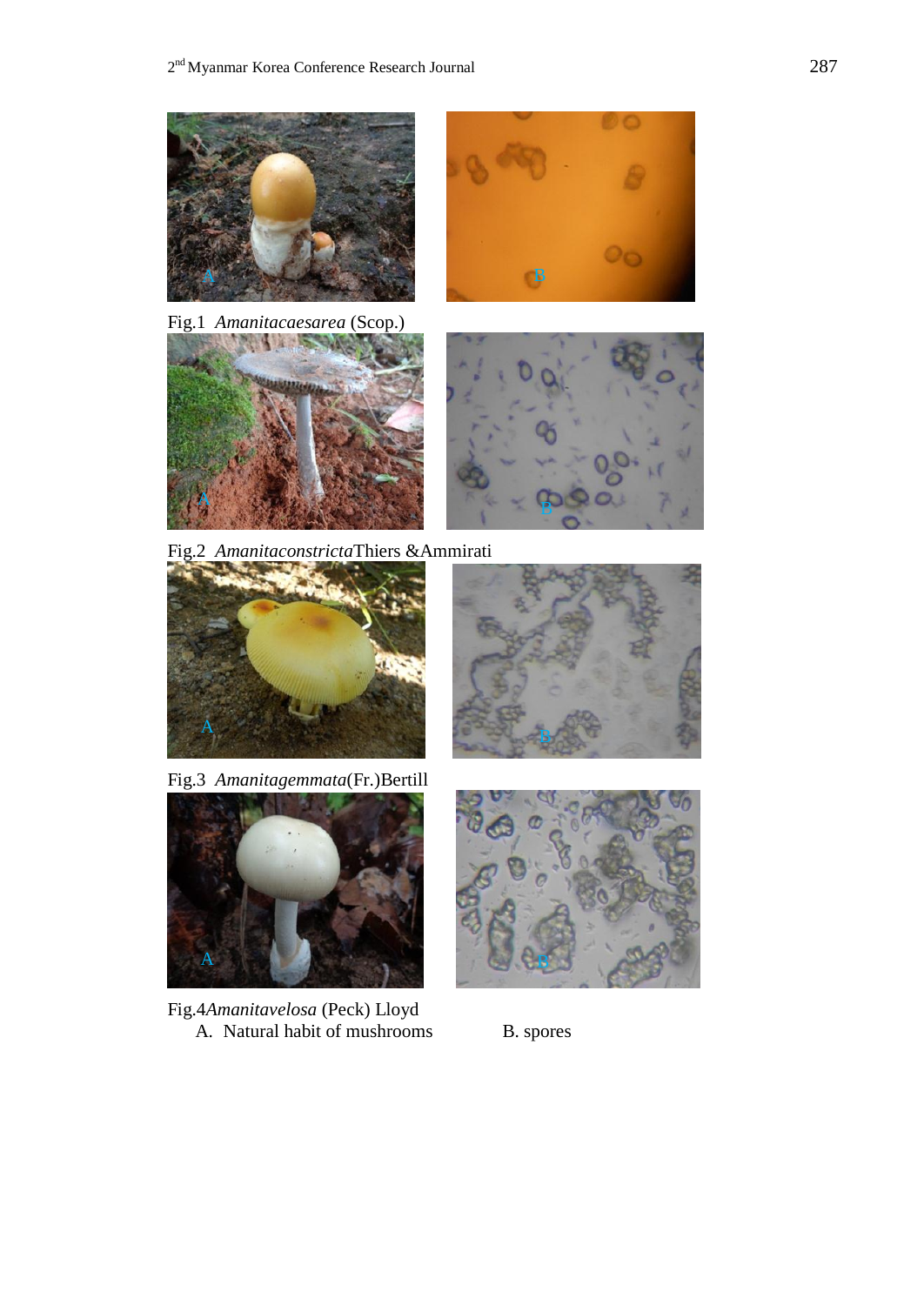![](_page_5_Picture_1.jpeg)

Fig.5 *Lactariusresimus*(Fr.) Fr

![](_page_5_Picture_3.jpeg)

Fig.6 *Russulabetularum*Hora

![](_page_5_Picture_5.jpeg)

Fig.7 *Russulacyanoxantha*(Schaeff.) Fr.,

![](_page_5_Picture_7.jpeg)

- Fig.8 *Russuladelica*Fr.
	- A. Natural habit of mushrooms B. spores

![](_page_5_Picture_10.jpeg)

![](_page_5_Picture_13.jpeg)

![](_page_5_Picture_14.jpeg)

![](_page_5_Picture_15.jpeg)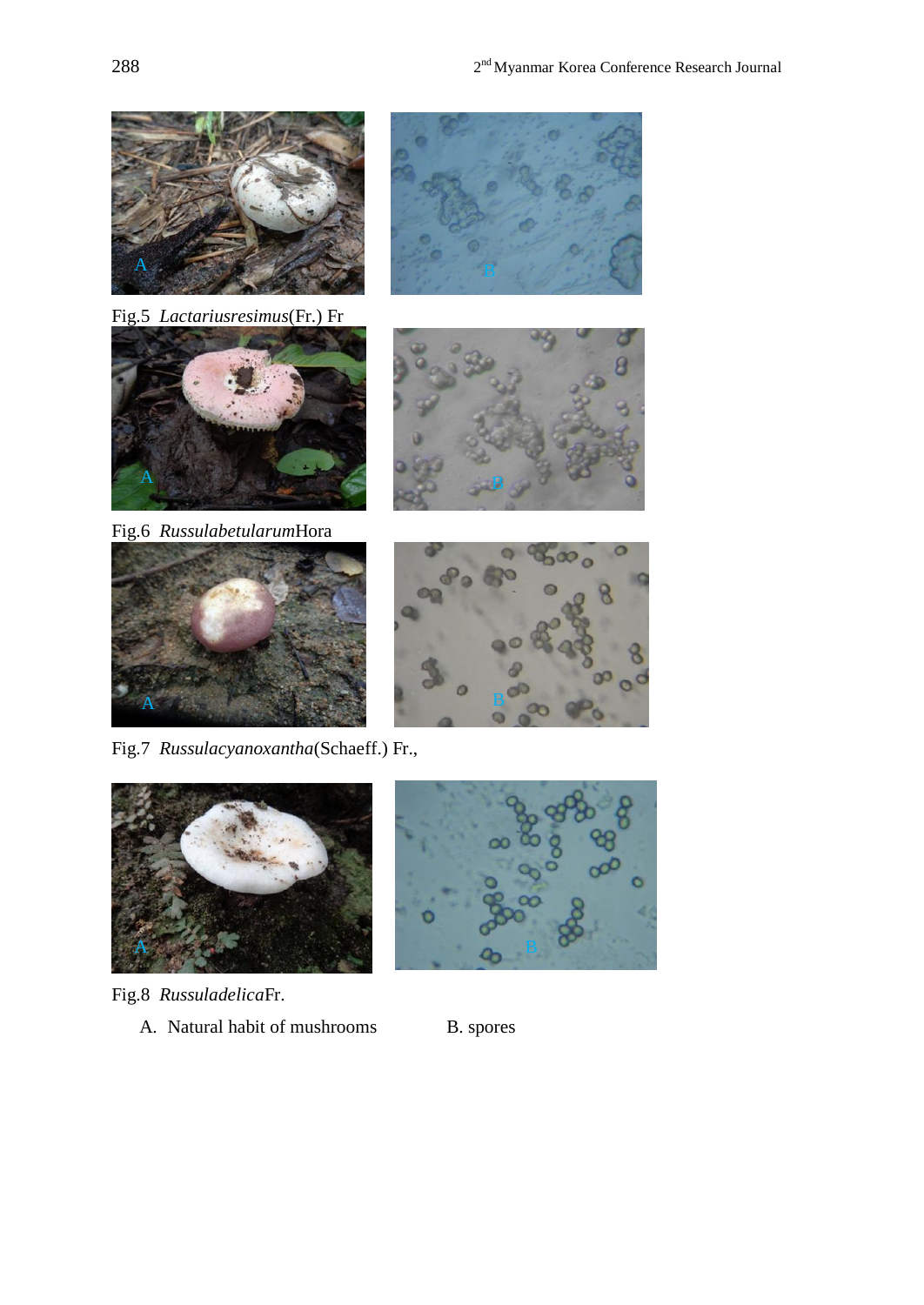![](_page_6_Picture_1.jpeg)

Fig.9*Russulaemetica*(Schaeff.) Pers

![](_page_6_Picture_3.jpeg)

Fig.10*Russulaflavida* Frost

![](_page_6_Picture_5.jpeg)

B

![](_page_6_Picture_6.jpeg)

Fig.11*Russulafoestens*Pres.

![](_page_6_Picture_8.jpeg)

Fig.12*Russulamariae*Peck

A. Natural habit of mushrooms B. spores

![](_page_6_Picture_11.jpeg)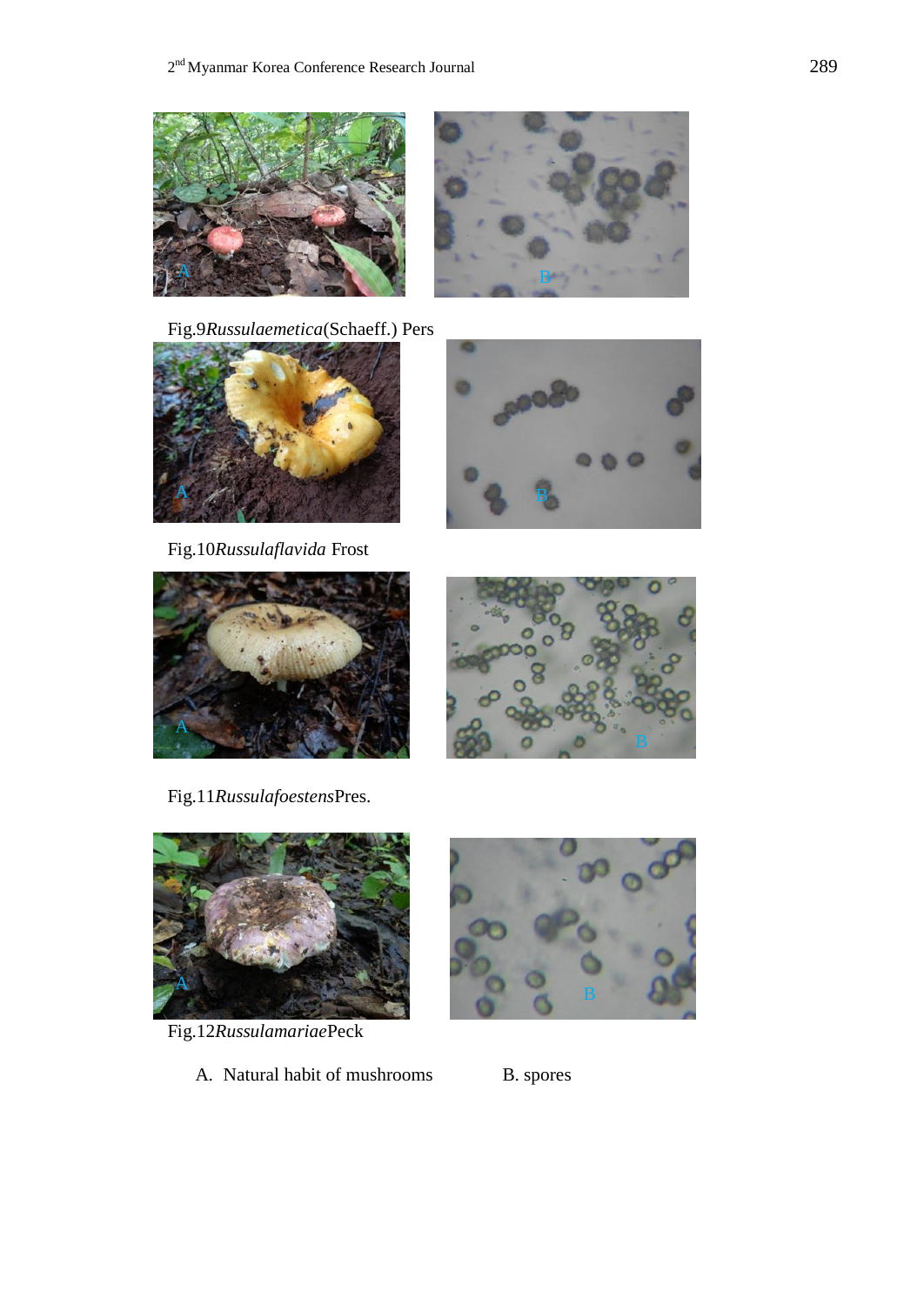![](_page_7_Picture_1.jpeg)

Fig.13 *Russulapeckii*Singer

![](_page_7_Picture_3.jpeg)

![](_page_7_Picture_4.jpeg)

Fig.14 *Russularoseipes*Secr.

A

![](_page_7_Picture_6.jpeg)

Fig.15 *Russulavirescens*(Schaeff.) Fr.

B. Natural habit of mushrooms B. spores

![](_page_7_Picture_9.jpeg)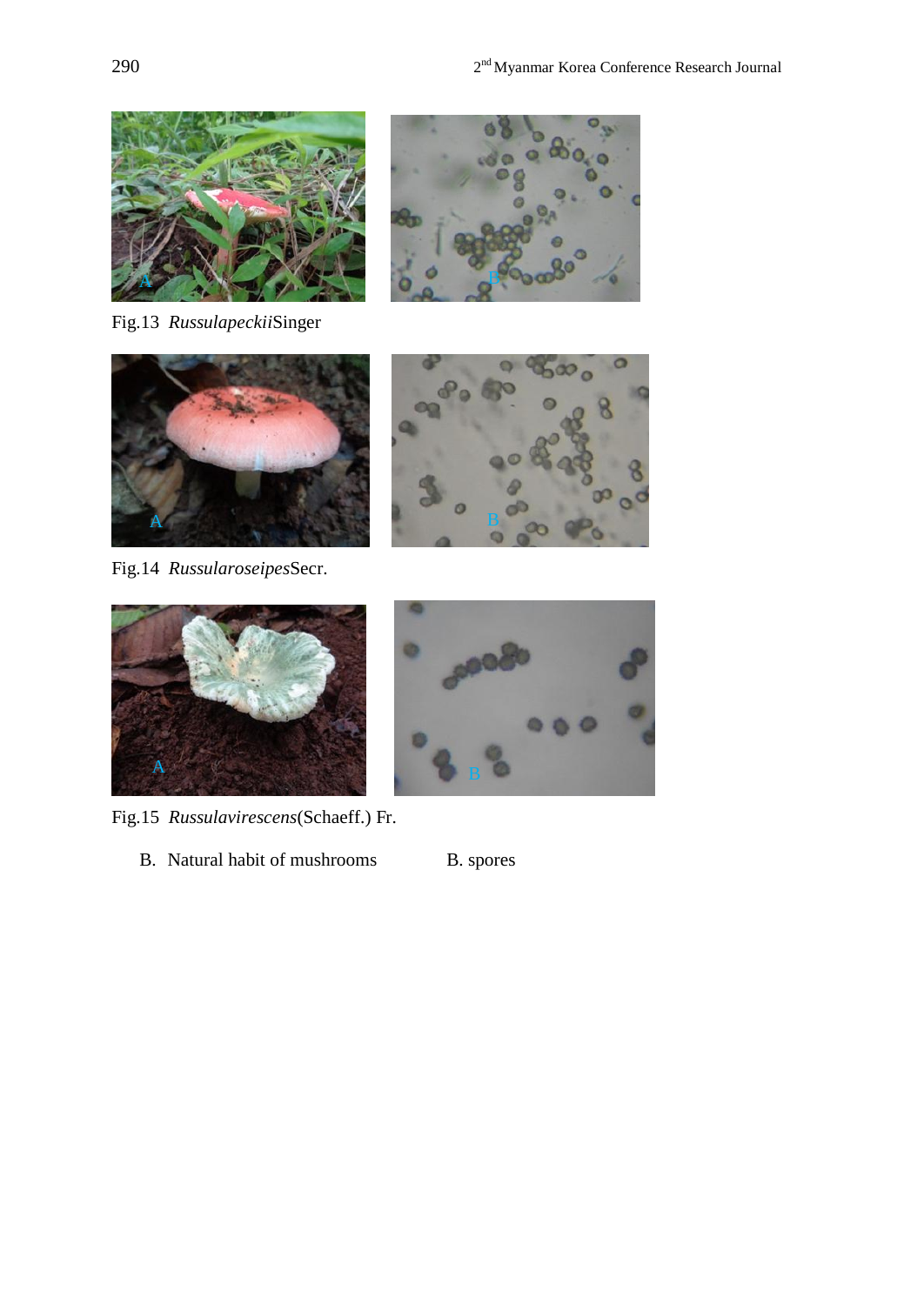### **Discussion and Conclusion**

The present investigation deals with the morphological characterization of ectomycorrhizal mushrooms from the Mount Popa area during July to October, 2016.In this study, 15 ectomycorrhizal macrofungal species belonging to genus *Amanita, Lacatarius* and *Russula* were collected and identified (Table .1).

Although these species were ectomycorrhizal mushrooms, their morphological characters are totally differences. The morphological characters of *Amanita,* the stipe have ring or annulus and the stipe base have volva, the spores texture is smooth and shape are ellipsoidal. The genus *Amanita* contains some of the most deadly poisonous mushrooms, and also some of the species are edibles (Webster 2007). In this investigation, *Amanita constricta* Thiers & Ammirati, *Amanita gemmate* (Fr.) Bertill and *Amanita velosa* (Peck) Lloyd were poisonous mushrooms and *Amanita caesarea (Scop.)* Pers was edible one.

(Atkinson 1900) stated that the genus character of *Lactarius* is easily distinguished from the other species by the presence of a milky or colored juice which exude from wounded or cut, on the fresh mushroom. In this research, *Lactariusresimus* (Fr.) Fr, the gills white but when wounded or cut the gills color changes from white to the ochraceous brown. In genus *Russula*, the seven species were edible, two species were inedible and one species was poisonous.

*Russula* and *Amanita* represent two major genera having multifarious medicinal properties besides their mycorrhizal role. They have been found to live in symbiotic association with a wide variety of coniferous and deciduous trees (Wasser 2002).

The wild macro fungi play an important ecological role for the healthy maintenance of the ecosystem, besides their tremendous medicinal value, therefore it becomes quite necessary to explore, document and conserve their nature.

### **Acknowledgements**

We would like to greatly thank to Dr Myat Myat Moe, Professor and Head, Department of Botany, Dagon University, for her invited to present <sup>2nd</sup>Myanmar-Korea Conference on Useful Plants" and her permission to present this research paper.